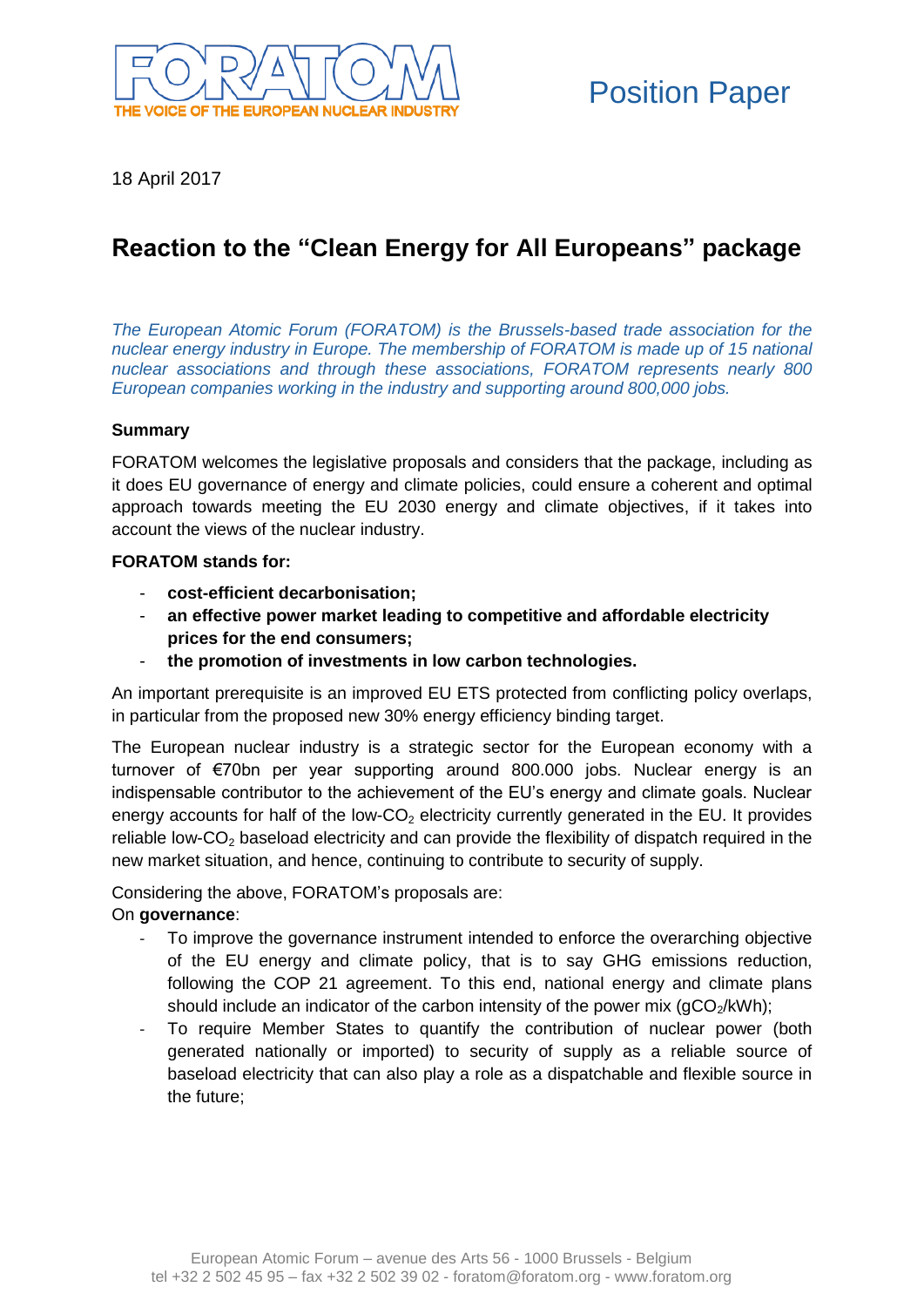Page 2

# On the **reform of the electricity market design**:

To amend the proposals in order to create an effective market conducive to long-term investments in low carbon generation. In doing so, attention must be paid to providing revenue predictability and visibility for low carbon energy during the energy transition;

# On **energy efficiency**:

To reconsider the 30 % target and to take an efficient approach to calculating energy efficiency reflecting the inherent attributes of low carbon sources in comparison to fossil fuels.

On **innovation** (COM (2016) 763 final):

- To recognize the importance of maintaining EU technology and industrial leadership in the nuclear sector and to adapt the European nuclear energy RD&I strategy accordingly;
- To support European nuclear energy research with adequate resources.

On the **report on energy prices and costs** (COM (2016) 769 final):

To revise the subsidy figures for nuclear, considering the comments FORATOM provided on the 2015 ECOFYS study used as reference for "Energy prices and costs in Europe" report.

# **Explanation of FORATOM's proposals**

FORATOM welcomes the publication by the European Commission (EC) of its "Clean Energy for all Europeans" legislative proposals package, which aims to improve the functioning of the energy market and make sure that all energy technologies compete on a level-playing field without jeopardising climate and energy targets.

However, the Commission's proposals do not foresee gradual removal of market distortions but rather reinforce them. This is in a clear contradiction to the goal of achieving decarbonisation in a way which does not endanger the internal market and its integration. They do not provide for sufficient investment confidence into low-carbon sources. The potential occurrence of high scarcity peak prices will not be enough to attract investors to long-term investments or to decrease the cost of capital. Investment choices will thus be further dependent on arbitrary decisions of national governments and the Commission.

FORATOM is concerned that a number of elements in the proposal risk endangering the achievement of a competitive, integrated, secure and decarbonized power market:

- Preferential treatment of certain energy sources on the market;
- Priority dispatch maintained in many cases;
- Ongoing exceptions from balancing responsibility;
- Lack of clear design principles for capacity mechanisms;
- Not addressing overlaps with the EU ETS.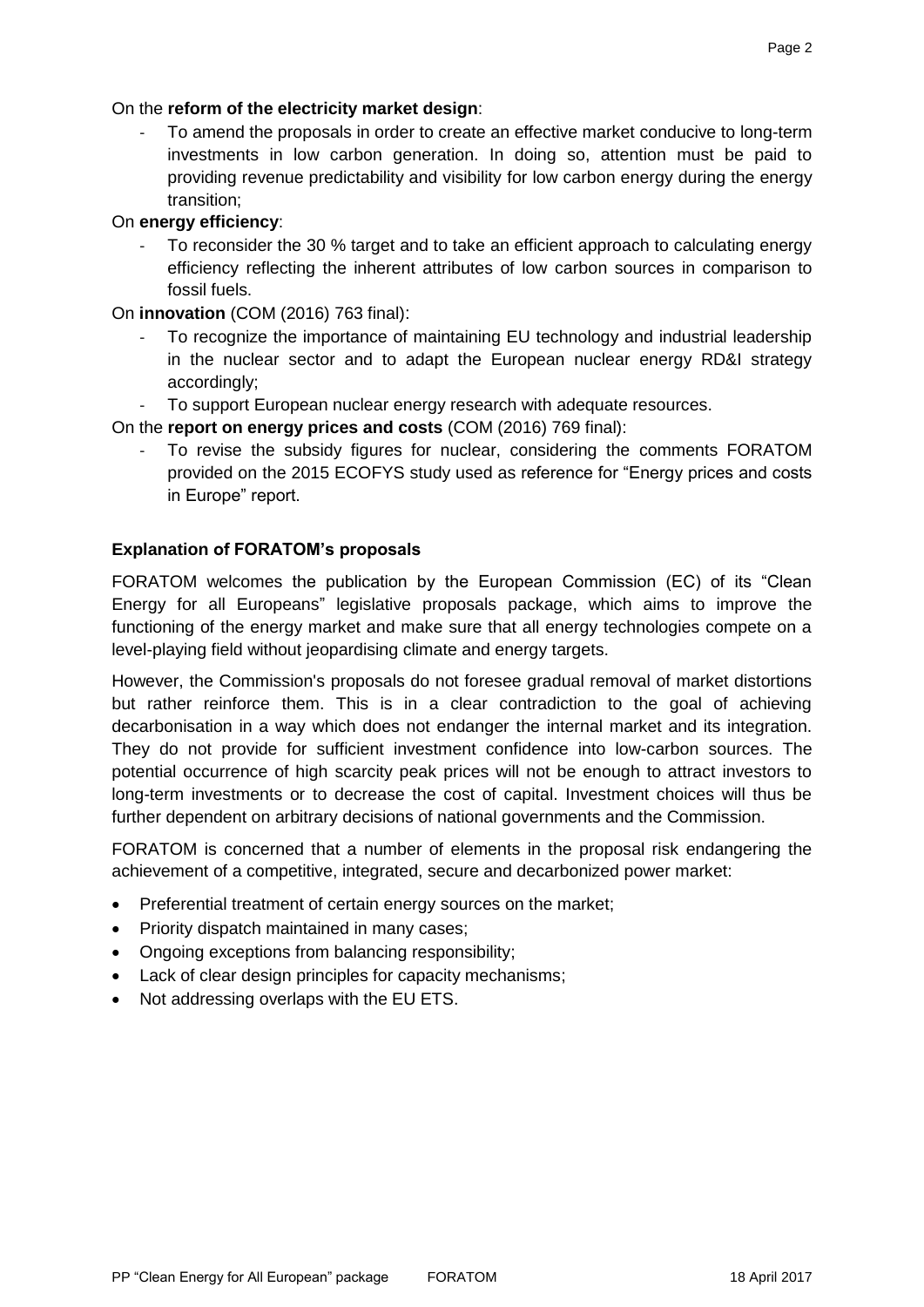In FORATOM's view, in order to reach the goals of the proposed legislative package, the following improvements are necessary:

#### *Governance*

- $\circ$  In the aftermath of the COP21 agreement, the governance instrument should be foreseen to enforce the overarching objective of EU energy and climate policy, that is to say emissions reduction.
- $\circ$  The contribution of nuclear power to the Energy Union and the need for low-CO<sub>2</sub> baseload nuclear energy in a decarbonised, competitive and secure power mix should be clearly recognised. In this context, FORATOM recalls the EP's INI report on Energy Union<sup>1</sup>:
	- "*Notes that nuclear power is one of the most important contributions of the European energy system, providing for lower CO2 emissions while simultaneously limiting import dependence, securing a stable production of electricity that can serve the internal market and provide a stable base for an energy system where renewables can be phased in*…";
	- "…*notes that nuclear power provided 27 % of the EU's electricity mix and over half of all EU low-carbon power in 2014, that 130 out of 132 EU nuclear plants are due to be decommissioned by 2050, leaving a major gap in low-carbon base load power in the EU electricity mix;*…".
- $\circ$  FORATOM recalls that in the EC's 2016 energy scenario for 2030, the carbon-intensity of power mixes remains high in some Member States despite a very ambitious renewables policy.



*Fig. 1 Electricity carbon intensity in EU-28 in 2015 and forecast for 2030<sup>2</sup>*

The 2015 EU average for electricity carbon intensity is around 300  $qCO<sub>2</sub>/kWh$  while for 2030 the forecast is for it to drop to 200  $qCO<sub>2</sub>/kWh$ . The conclusion from the above chart is that most of the countries that will count on nuclear in 2030 will have an electricity carbon intensity lower than the EU average.

 $2^{2}$  DG-ENER – [energy modelling](https://ec.europa.eu/energy/en/content/energy-modelling-interactive-graphs?type=maps/europe2&themes=s_70_electricity-and-steam-production)

<sup>&</sup>lt;sup>1</sup> [EP's report "Towards a European Energy Union"](http://www.europarl.europa.eu/sides/getDoc.do?type=TA&reference=P8-TA-2015-0444&language=EN&ring=A8-2015-0341)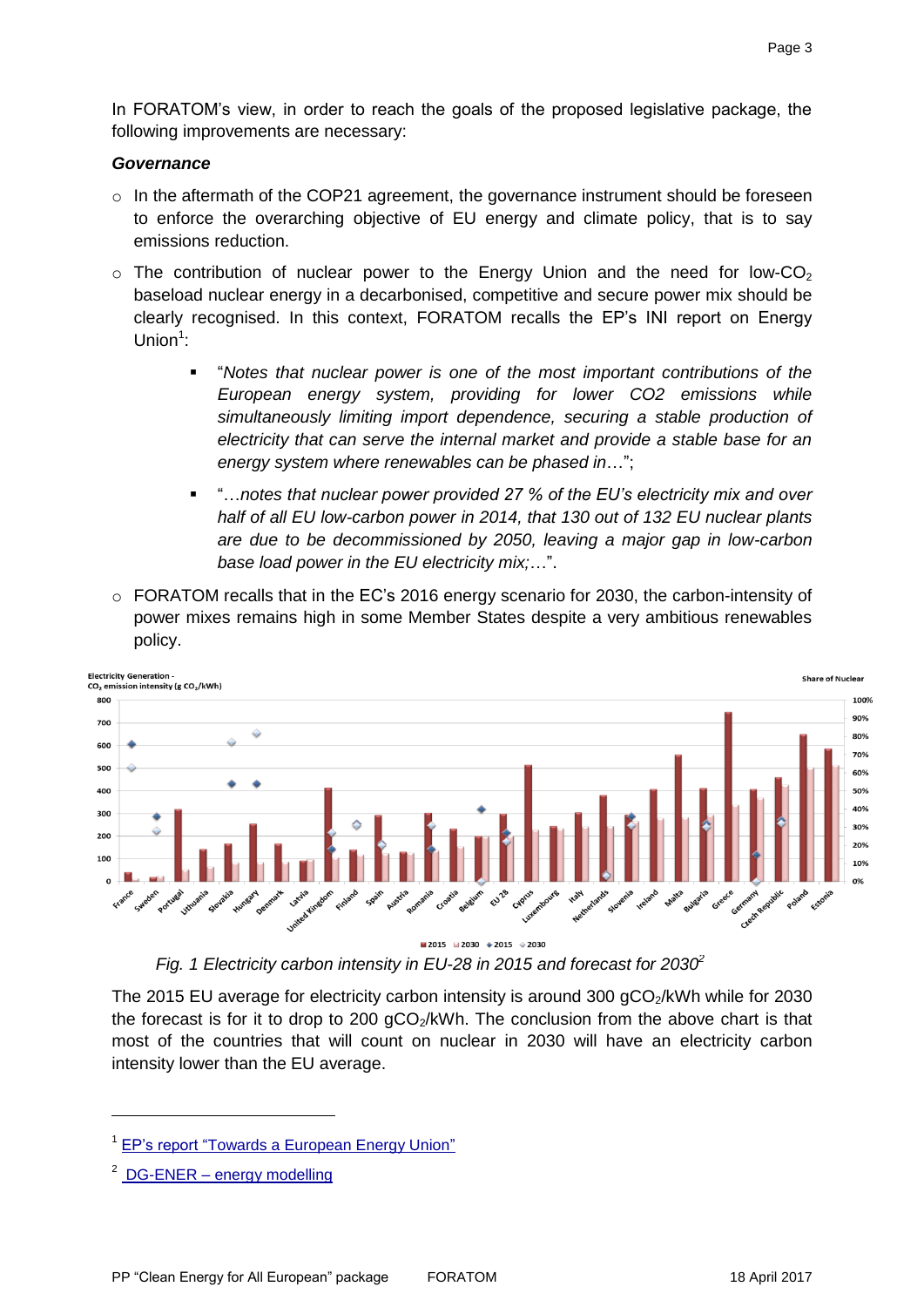- o Member States should establish national energy and climate plans that include a roadmap for reducing the carbon intensity of the national power mix, including the relevant monitoring, reporting and potential corrective measures. To this end, national energy and climate plans should include an indicator of the carbon intensity of the power mix  $(qCO<sub>2</sub>/kwh)$ .
- $\circ$  The contribution of nuclear energy to ensuring security of energy supply should be explicitly accounted for in some way. National energy and climate plans should also refer, where appropriate, to the role of nuclear energy in providing security of supply. We are recalling the EU Commission's 2014 European energy security strategy<sup>3</sup> which says that import dependency of nuclear fuel (40%) is the lowest comparing with the other fuels (crude oil - almost 90%, natural gas - 66%, and solid fuels - 42%). It should be kept in mind that the nuclear power plants are providing a reliable baseload production, having an average energy availability factor of over 80%.

### *Electricity Market Design*

- $\circ$  Low-carbon technologies are characterized by high upfront and low operating costs. To attract financing, market participants need to have confidence that low-carbon generators will receive sufficient revenues to cover the large up-front capital costs. Policies should improve investment certainty in liberalized markets to keep financing costs low.
- $\circ$  In the opinion of FORATOM, the European Commission proposals if not amended are likely to fail to create an effective market conducive to investments in carbon free generation.
- o FORATOM welcomes that the European Commission introduces as one of the core principles of the electricity market that "*long-term hedging opportunities allow to hedge against price volatility risks"* but calls for a robust set of implementing measures going beyond the current proposal. $4$
- $\circ$  FORATOM recalls the EP's own initiative report<sup>5</sup> where the European Parliament was calling on:
	- "*to ensure the EU provides an enabling framework for those Member States that wish to pursue new nuclear power projects to do so, within EU internal market and competition rules*;"
	- *"…the Commission to submit proposals to allow instruments to mitigate the revenue risk over 20 to 30 years, so that investments in new low-carbon generation are actually driven by the market, such as co-investments with contractual sharing of risks between large consumers and electricity producers, or a market for long-term contracts based on average cost pricing"*.

<sup>&</sup>lt;sup>3</sup> COM(2014) 330 final - [European Energy Security Strategy](http://eur-lex.europa.eu/legal-content/EN/TXT/PDF/?uri=CELEX:52014DC0330&from=EN)

<sup>4</sup> COM(2016) 861 final – Regulation on the internal market for electricity: "*Subject to compliance with treaty rules on competition, market operators shall be free to develop forward hedging products including for the long -term to provide market participants, in particular owners of generation facilities using renewable energies, with appropriate possibilities to hedge financial risks from price fluctuations. Member States shall not restrict such hedging activity to trades within a Member State or bidding zone.*"

<sup>5</sup> [2015/2322\(INI\) EP report "Towards a New Energy Market Design"](http://www.europarl.europa.eu/sides/getDoc.do?pubRef=-//EP//NONSGML+TA+P8-TA-2016-0333+0+DOC+PDF+V0//EN)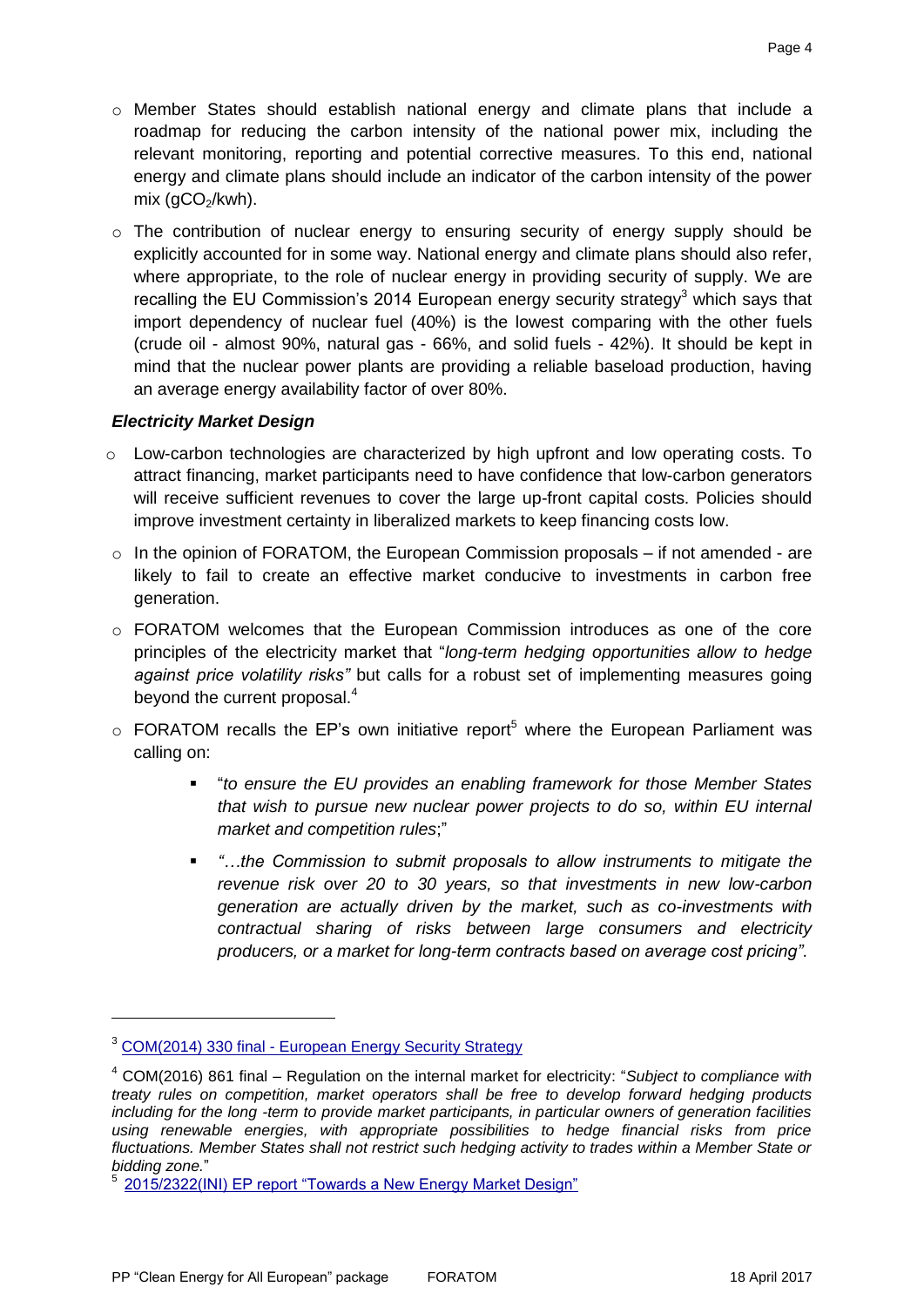In achieving such targets, attention must be paid to providing revenue predictability and visibility for clean energy during the energy transition. Among the possibilities:

- $\triangleright$  A properly reformed carbon pricing capable of delivering a robust price signal to incentivise the deployment of low-carbon technologies;
- $\triangleright$  Auctions for new capacities (competition for entry into the market);
- $\triangleright$  Other kinds of long term arrangement;
- $\triangleright$  Value for security of supply.

# *Energy Efficiency*

 $\circ$  The EU ETS is the best-available mechanism to reduce carbon emissions in a costefficient manner compared with other energy and climate measures aiming at decarbonizing the economy. Uncoordinated overlapping of national and EU policies have an adverse effect on the functioning of the EU ETS and contradicts the objective of measures proposed to reach a robust carbon price. Therefore, in FORATOM's view, the target proposed in the new Energy Efficiency Directive (30%) should be reconsidered in the light of its impact on other Energy Union legislative proposals (see below the impact on EU-ETS of different efficiency targets).

| <b>Electricity, carbon prices</b><br>and ETS emissions<br>(2030) | $Ref2016^{93}$ | EUCO <sub>27</sub> | EUCO30  | $EUCO+33$ | $EUCO+35$ | $EUCO+40$ |
|------------------------------------------------------------------|----------------|--------------------|---------|-----------|-----------|-----------|
| Price<br>of<br>Average<br>Electricity $(\epsilon/MWh)$           | 158            | 161                | 157     | 158       | 157       | 159       |
| ETS carbon price $(\epsilon/t)$ of<br>$CO2$ -eq)                 | 34             | 42                 | 27      | 27        | 20        | 14        |
| ETS emissions (% below<br>2005)                                  | $-37.7$        | $-43.1$            | $-43.1$ | $-44.3$   | $-44.2$   | $-48.3$   |

*Fig.2 Electricity, carbon prices and ETS emissions for different targets for energy efficiency (27%-40%)* <sup>6</sup>

As can be seen, going beyond a 27% energy efficiency target for 2030 reduces the carbon price and will therefore undermine the incentive to switch from fossil to low-carbon fuels.

- o The EC's proposed reduction of the PEF coefficient for electricity from the current value of 2.5 to 2. This change could have the negative effect of slowing down the development of electrification because the amended coefficient prefers savings made in electricity consumption rather than in consumption of natural gas or coal. As concerns nuclear, FORATOM recommends to the Commission to handle low-carbon sources equally and to use the same method, i.e. the direct equivalent method, which would give a PEF for electricity from nuclear equal to '1'.
- $\circ$  Under the current legislative proposal, the nuclear power plants are assumed to generate electricity with 33% efficiency (PEF=3) so, strangely, it seems very advantageous to reduce just the nuclear resources to achieve primary energy savings. This would have the undesirable effect of undermining the decarbonisation efforts of the Member States who choose nuclear as one of their most important decarbonisation tools. The application of the Direct equivalent method with a direct equivalent of 100% for the conversion of fuel into electricity for nuclear would make much more sense for this purpose.

 $6$  Table 10 of the SWD(2016) 405 final for EED revision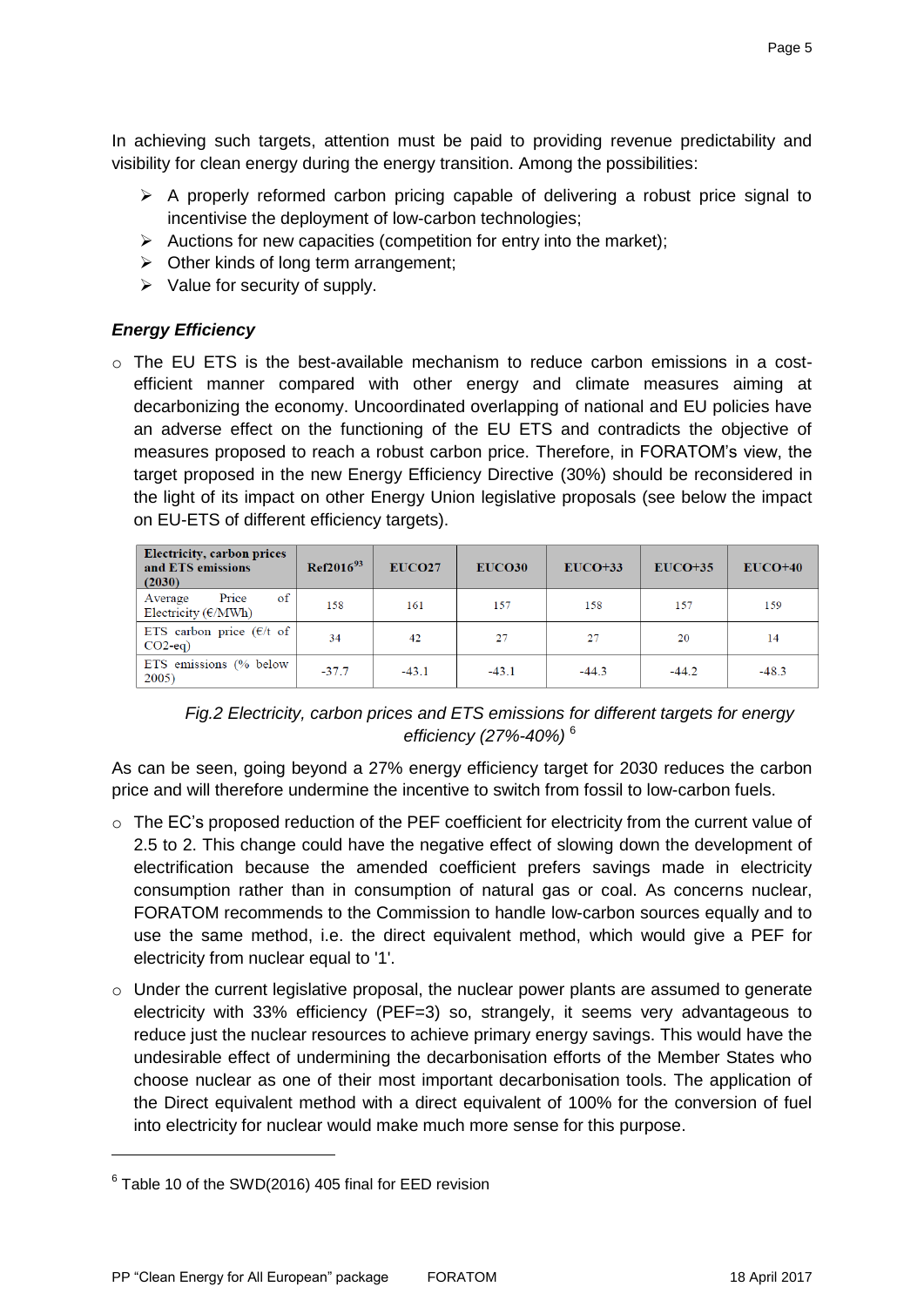# *Energy prices and costs in Europe*

o FORATOM challenges the Commission's figure of €14 billion of subsidies to nuclear in 2012 which, if external costs are added, goes up by an additional €14.9 billion<sup>7</sup>. The Commission is strongly advised to take into account our comments (see Annex) on the ECOFYS report<sup>8</sup> and amend these figures accordingly.

 $<sup>7</sup>$  Part 6 of the SWD(2016) 420 final, figure 227</sup>

<sup>&</sup>lt;sup>8</sup> 2015 [ECOFYS final report on "Subsidies and costs of EU energy"](https://ec.europa.eu/energy/sites/ener/files/documents/ECOFYS%202014%20Subsidies%20and%20costs%20of%20EU%20energy_11_Nov.pdf)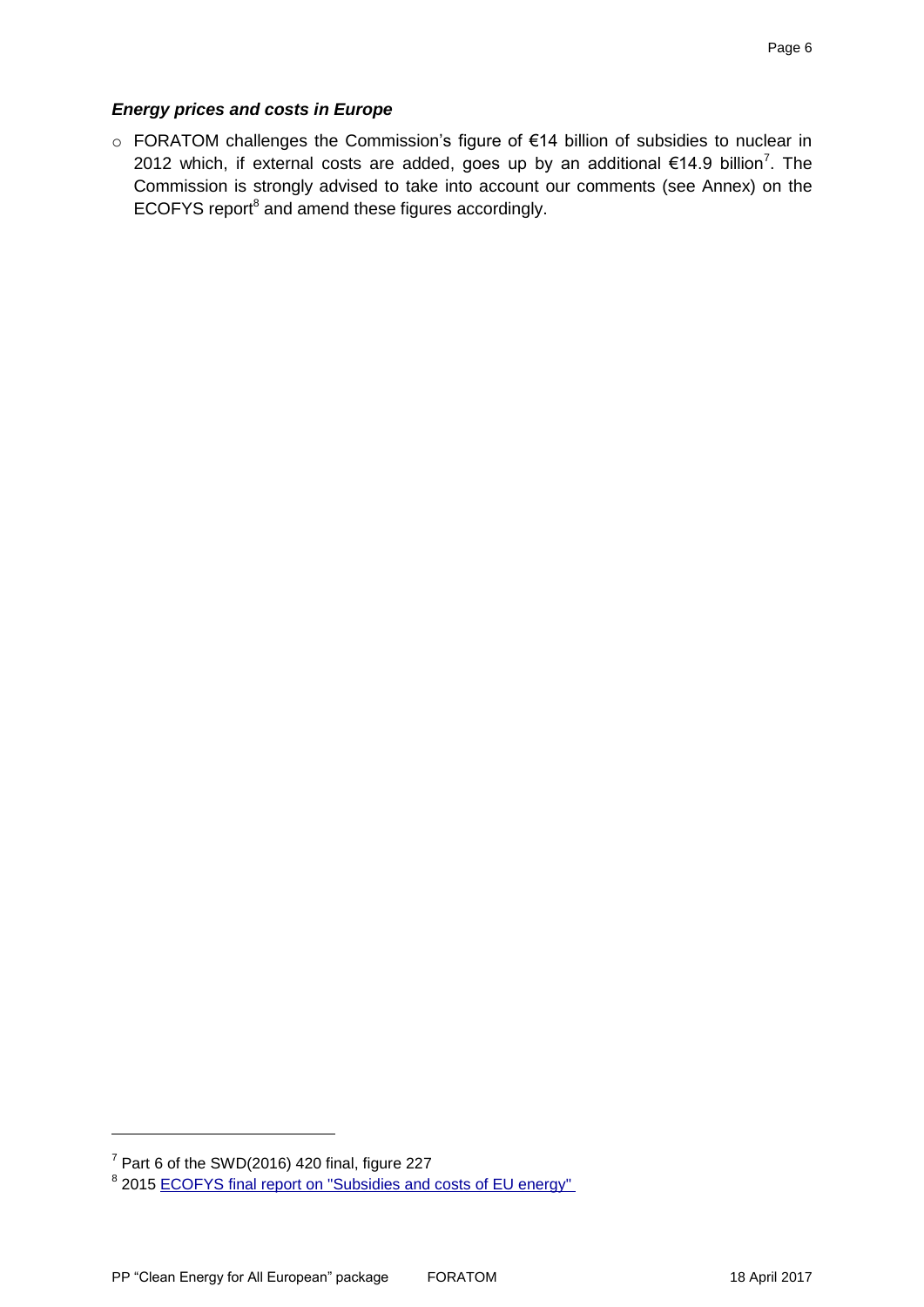# **Detailed Comments on DG Energy's Report on Subsidies and Costs of EU Energy**

## **Introduction**

On 13 October 2014, the European Commission published an Interim Report on Subsidies and Costs of EU Energy, covering 'public interventions' for all Member States and for all forms of energy, including nuclear. The report was prepared by contractors Ecofys & partners. The Commission invited comments and FORATOM wrote to Commissioner Oettinger on 29 October 2014 with initial comments, offering to follow up with a more detailed analysis. On 11 November 2014, DG Energy published the contractors' report as a final report<sup>1</sup>.

FORATOM was invited to attend three stakeholder meetings during the preparatory phase of the project, held separate discussions with the author of the section on decommissioning & waste management, and sent written comments to DG Energy in September 2014, relating in particular to the uranium resource depletion issue.

Annex  $6<sup>2</sup>$  of the final report summarises how the contractor took stakeholders' comments into account in presenting the final report. FORATOM was pleased to see that reconsideration was given to a number of the nuclear aspects – nuclear taxes, decommissioning costs, nuclear liability, uranium depletion, grid costs, water consumption, costs of nuclear accidents, historic costs of capital, full load hours, etc – however we remain of the view that the final report is still deficient in a number of these areas and that the conclusions drawn are therefore open to question. Our reasons are explained below.

### **Direct support**

The total direct support for nuclear in 2012 is estimated in the report to be just under  $\epsilon$ 7 billion, out of a total annual support of €122 billion for all energies. The breakdown of the €7 billion, in terms of what is Member States' support and what is EU-level support, shows that €2.8 billion comes from the UK and €3.3 billion from EU funds; the contribution from the other Member States is minor.

The UK'S contribution appears to be roughly equivalent to the annual budget of the Government's Nuclear Decommissioning Authority (NDA), of which the lion's share is spent on decommissioning one site: Sellafield.

As is well-known, Sellafield was associated with the British Government's production of material for nuclear weapons, and some of the facilities now being decommissioned were built in the 1950s and 60s as part of the military programme. Consequently, we question

<sup>1&</sup>lt;br>1 [http://ec.europa.eu/energy/gas\\_electricity/doc/ecofys\\_2014\\_subsidies\\_and\\_costs\\_of\\_eu\\_energy\\_11\\_nov.pdf](http://ec.europa.eu/energy/gas_electricity/doc/ecofys_2014_subsidies_and_costs_of_eu_energy_11_nov.pdf) <sup>2</sup> [http://ec.europa.eu/energy/gas\\_electricity/doc/annex\\_6\\_stakeholder\\_comments\\_v2.pdf](http://ec.europa.eu/energy/gas_electricity/doc/annex_6_stakeholder_comments_v2.pdf)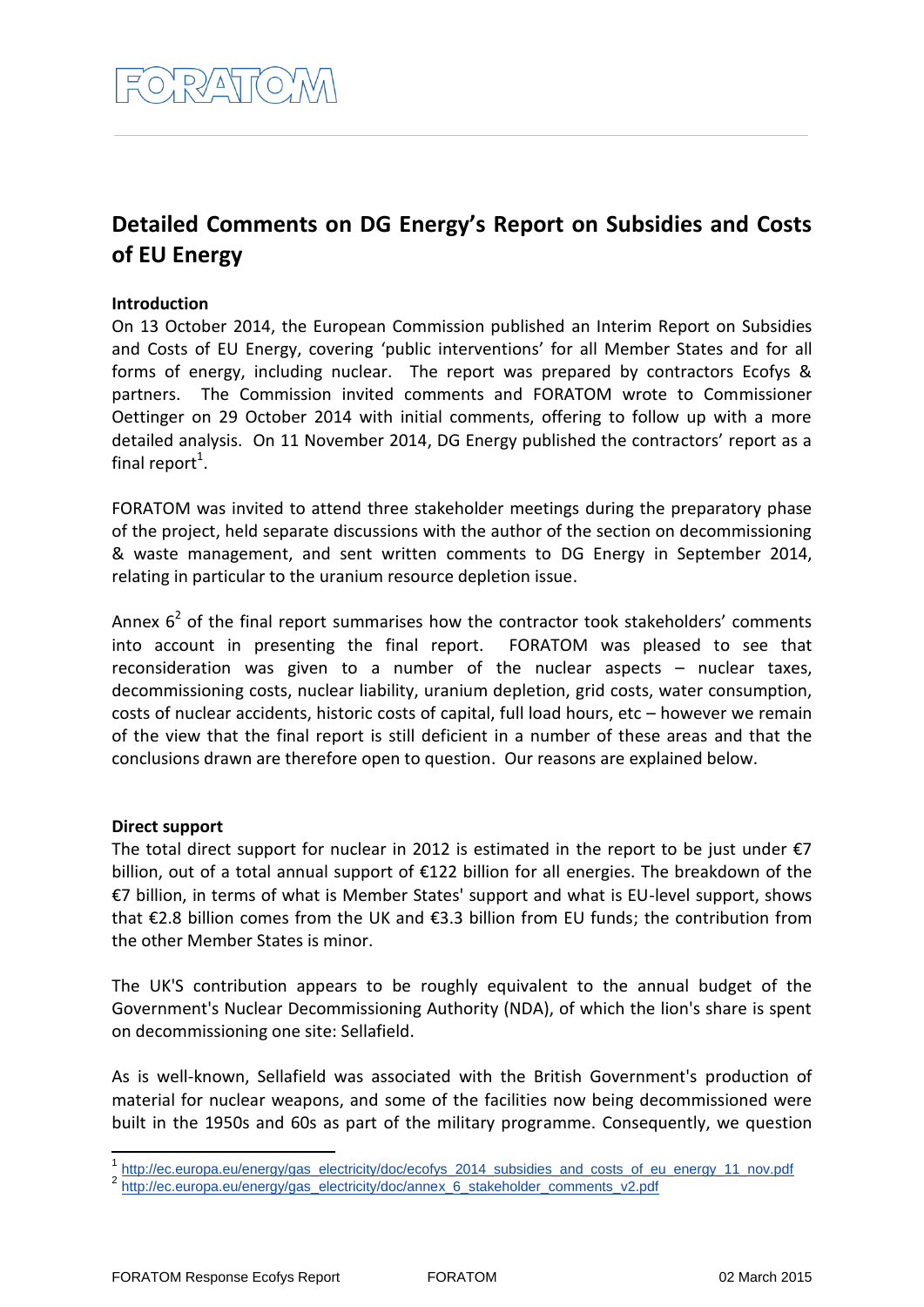whether there is any justification for linking all of this UK 'subsidy' with current civil power production. We believe that his whole question requires more detailed investigation.

Regarding EU-level support, the report doesn't provide any breakdown of the €3.3billion figure quoted. We were not aware of such a large level of EU support for nuclear, and question whether the report might have taken a cumulative figure and mistakenly quoted it as an annual one. Our interpretation of the report is that the EU-level funding relates to the decommissioning of Soviet-era reactors in Slovakia, Bulgaria and Lithuania, which were required to close when those countries joined the EU. Because the operators of these reactors were unable to accumulate funds for decommissioning under the Soviet system, a political decision was taken at EU-Ievel that they should be compensated for the forced early closures out of EU funds. It is, in our view, unreasonable for the Interim Report to apportion all that funding (if indeed this is the case) to nuclear power production from other reactors.

#### **Historic Support**

We question whether the report has properly taken account of depreciation. With the average age of nuclear power plants in the EU approaching 30 years, we would have expected most of the historic investments to have been written off by now, a typical depreciation period being 20-25 years.

The report estimates that nuclear has benefited from 220 bn $\epsilon_{2012}$  of historical public support between the years 1970 and 2007 of which 2-8 bn $\epsilon_{2012}$  still has an effect on the energy market today. The range 2-8 bn€ is large and indicates a considerable level of uncertainty, implying that either the quantity or quality of input data is poor or that the results achieved using different methodologies are at significant variance. We would like to see a more detailed explanation as to how these figures were calculated, why the range for nuclear is so large, and why only nuclear, coal and hydro were included.

Moreover, we suggest that the evaluation should take in to consideration a netted approach that would enable a check as to whether any theoretical advantage gained hasn't already been fully paid back. The 220bn $\epsilon_{2012}$  figure is mainly derived from the French national case. In France, regulated tariffs, set at a level reflecting the costs of nuclear production, were in place from the very start of the operation of the nuclear power plants.

The report is estimating the consequences of historical subsidies on the current market. To be consistent however, we believe that the report should be more forward looking and also take into account the aid that Member States commit to pay between now and for example 2030 to those installations existing already in 2012. Energy prices today are also being affected by subsidies already granted (typically in the form of long-term contracts) but that will be effectively dispensed in the future.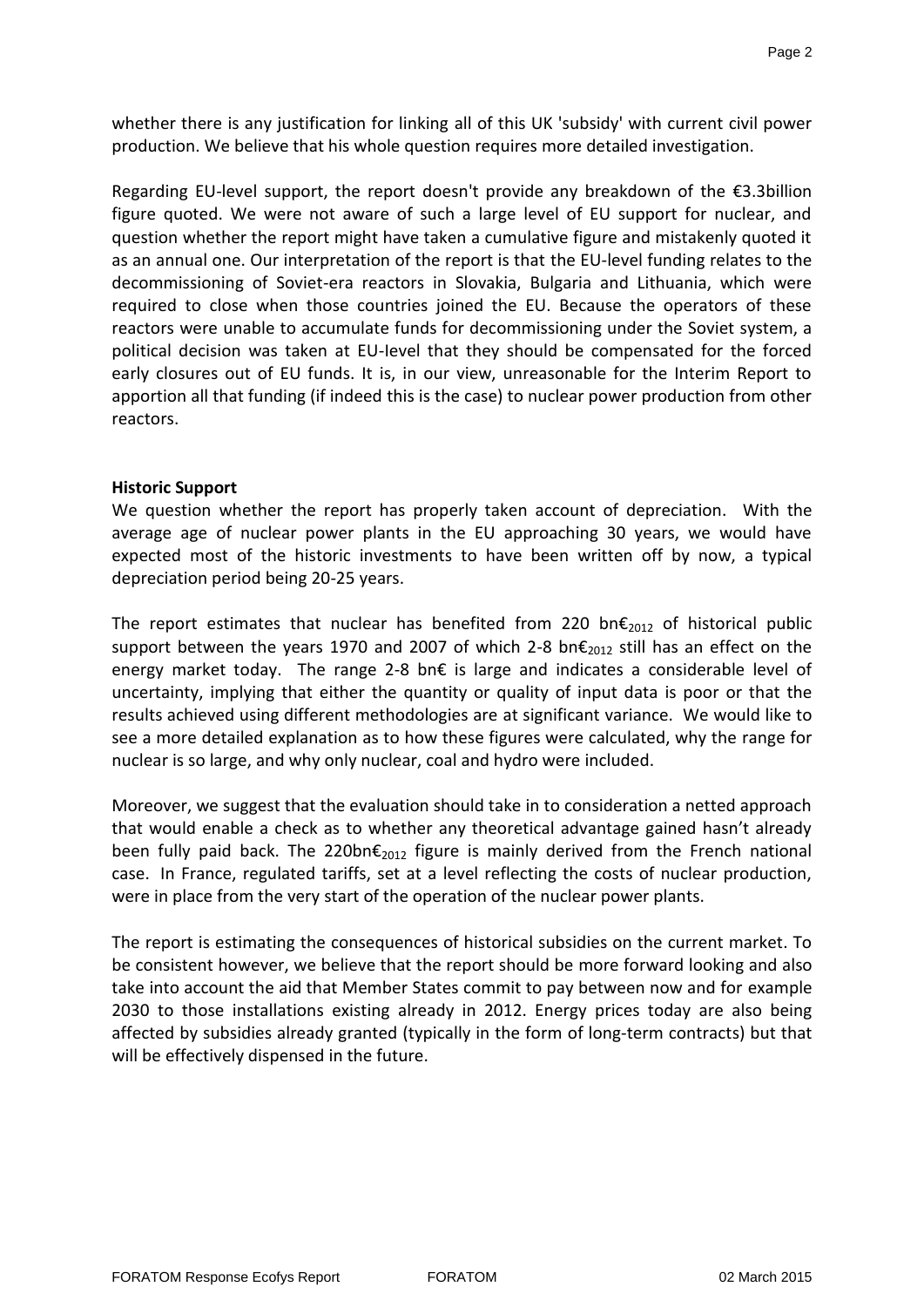# **External Costs**

### **A: resource depletion**

With respect to external costs, we note that Ecofys has departed from 'the established wisdom' (Extern-E, NEEDS, etc.) and included resource depletion as an additional factor in the total externalities. The addition of uranium depletion has the effect of tripling the external costs of nuclear, from around 7€/MWh (similar to the figure for onshore wind) to 22€/MWh. We wrote to the European Commission (email dated 12 September 2014) criticising this methodology, and are disappointed to see that the report has persisted in applying it. The simple fact is that when the currently estimated reserves of uranium (ca. 300 years' supply at current rates of consumption, according to the latest IAEA/OECD NEA data) begin to be depleted, there are a number of proven alternatives that can readily be deployed: reprocessing (around 98% of the uranium in spent fuel can be recycled), MOX fuel using accumulated plutonium stocks, Generation IV reactors that can increase the energy recovery from uranium by a factor of 50, or thorium (six times more abundant in the earth's crust than uranium).

The two most problematic underlying assumptions of the 'Resource Scarcity Adjustment' method are that

- the quantities of reserves and resources are fixed; and,
- the cost of extracting these resources will rise.

Historical and geological evidence suggests that there is almost no foundation to these two assumptions in the nuclear case. Firstly, the total quantity of uranium in the earth's crust (and oceans) is much higher than the 9800EJ (energy content) assumed in the report. The technology for finding uranium continues to improve and additional resources are identified regularly. Secondly, the history of uranium extraction has been one of trend cost reduction due to improvements in extraction technology and there is no reason to believe that these reductions will not continue into the future.

Furthermore, we seriously doubt that the 'oil depletion logic' is applicable to uranium. Extending the depletion value of oil (0.05  $\epsilon$ /koe) to other energy sources is not justified since there is no reason why the same marginal cost increase would be experienced from one deposit to another whatever the raw material.

In fact the final result reached by Ecofys suggests a flaw: a value of externality in the same range of 9-14 €/MWh is derived for nuclear, oil, gas and coal whereas the direct fuel consumption costs are vastly different: less than 10  $\epsilon$ /MWh for nuclear, about 60 for gas, about 200 for oil. For nuclear alone, the external depletion cost is even greater than the direct fuel consumption cost!

Such a situation arises simply because Ecofys has extended the depletion value of oil and applied it to uranium. In fact for uranium minerals (as for other minerals) the depletion cost should be determined per kg of metal. It should be taken into consideration that the energy content per kg of uranium is extremely high: 1 g of U producing as much electricity as 100 kg of oil.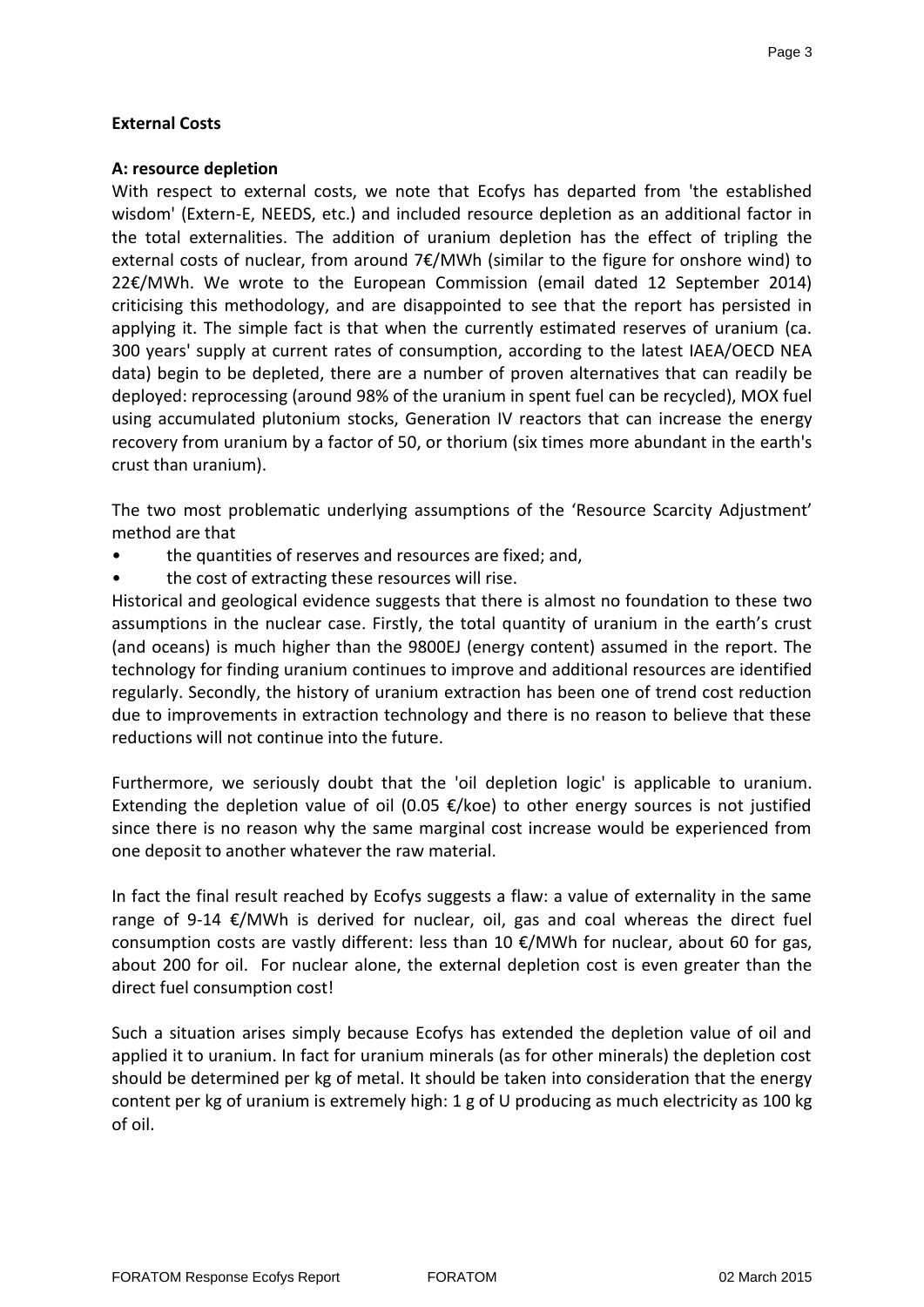This flawed conclusion is even hinted at by Ecofys who note an alternative methodology for valuing resource scarcity that attributes a zero cost to uranium energy resource depletion. The authors have chosen to ignore this method in the calculation of the cost of uranium depletion for nuclear power without justification.

We also question some of the other external costs quoted for nuclear. We were puzzled to see that the attributed external cost for 'particulate matter formation' for a nuclear power plant (€0.76 billion) is nearly one third of that for a lignite-fired power plant, when in reality nuclear power plants do not emit particulate matter under normal operation.

#### **B: Cost of Accidents**

The Ecofys study takes into account the cost of a nuclear accident, though it does not calculate such a scenario for other technologies. We believe that in order to compare external costs for all technologies, the same criteria should be applied to each. Indeed, other electricity producing technologies have experienced or could experience in the future severe accidents such as dam failures or oil fires.

The external costs of accidents for various technologies have been assessed using a specific methodology developed by Dr Hirshberg (Paul Sherrer Institute) drawing from an extensive data bank that has been compiled over many years. PSI draws many conclusions from its studies including that the externalities associated with accidents on other power production technologies are of the same order of magnitude or even higher than for nuclear. We would therefore call for the Ecofys report to be amended so as to include such externalities due to accidents among the various technologies.

Ecofys has reviewed several studies on the costs of a nuclear accident, and finds that these are in the range of magnitude of 0.5 to 4 Euros/MWh. Ecofys specifically mentions that this is the same order of magnitude as with the most comprehensive review the literature on the subject carried-out recently by W. D'haeseleer. The latter concluded that a central value of 1 Euro/MWh with a range of uncertainty from 0.3 to 3 should be used. But in figure 3.8 of the Ecofys interim report, the figure retained is at the upper boundary of its assessment (4 Euros/MWh) which is four times that of the D'haeseleer reference figure.

The Ecofys report refers to some studies that calculate very high costs of nuclear accidents, such as Rabl, A and al (2013)(External cost of nuclear: Greater or less than the alternative?). However these costs include the decommissioning cost of the plant and neighbouring buildings on the same site, as well as the cost of lost electricity production. These costs obviously cannot be considered as external costs or subsidies, but represent a significant part of the overall cost of the accident.

In addition, the estimated probability associated with this kind of accident is not the most accurate way of reasoning according to probability theory, as explained by François Lévêque in his book "Nucleaire on/off" (Paris Dunod November 2013).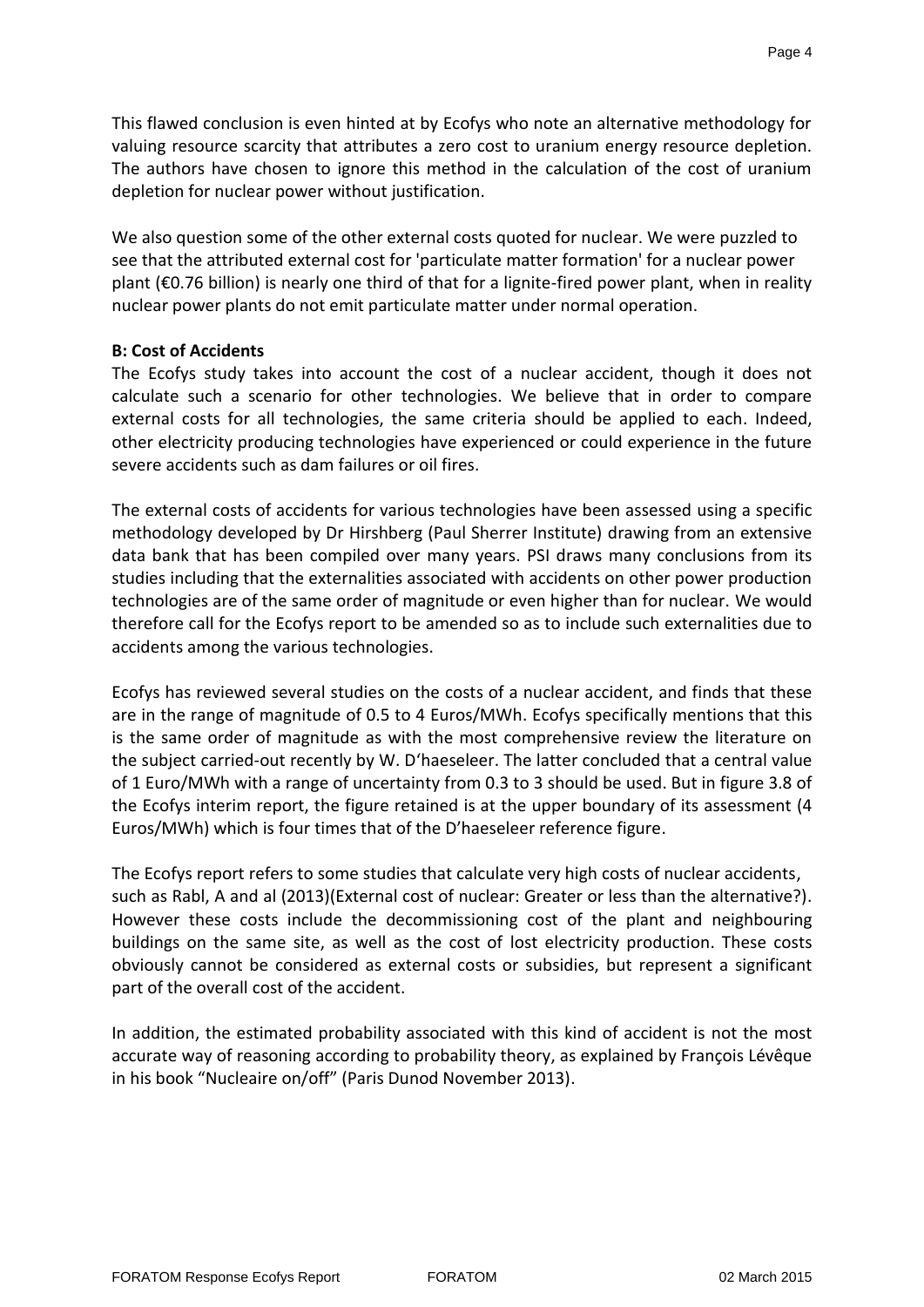# **Nuclear taxes and the effect on net subsidy**

The Ecofys report does not account for the effect of energy-specific taxes in its assessment of direct public intervention. This is an important omission in the methodology, and means that the report calculates a gross subsidy, and not a net one. This gives an unbalanced profile of the different energy technologies. An attempt is made to justify the omission of taxes on page 2:

*"Apart from the fact that energy services are a critical requirement for virtually all human activities, the benefits include tax revenues raised by Government (in fact there are a number of energy sectors with higher rates of tax than comparable enterprises), employment, and economic activity. These benefits though are already reflected in market prices, are therefore unlike the external impacts we consider, and are not reported."*

However this justification is flawed. Not all energy forms pay the same amount of tax and some taxes are arbitrary, designed to strip out profits and are not related to an externality. Nuclear energy in particular is subject to such discriminatory taxes in several EU member states. We estimate that nuclear operations were taxed approximately €3 billion in 2012, and quite possibly more (see following table – source WNA). These are assumed to be cashflow transfers rather than accounting entries.

| Country   | Tax detail (for 2012)                                                                                     | Tax paid in 2012<br>(estimate) |
|-----------|-----------------------------------------------------------------------------------------------------------|--------------------------------|
| Belgium   | Nuclear tax of 0.5 Euro cents/kWh                                                                         | €479 million*                  |
| France    | Tax on basic nuclear installations                                                                        | €350 million**                 |
| Germany   | €145 per gram of fissile uranium or plutonium fuel<br>loaded into reactor. This translates to 1.4 Euro    | €1400<br>million***            |
|           | cents/kWh (2012 nuclear generation of 100 billion<br>kWh)                                                 |                                |
| Sweden    | Nuclear tax of 0.67 Euro cents/kWh. (63.5 billion $\in$ €424 million***<br>nuclear kWh generated in 2012) |                                |
| <b>UK</b> | 0.61 Euro cents /kWh <sup>+</sup> Climate Change Levy (70<br>billion kWh 2012 generation)                 | €427 million***                |

\* Exact figure. Source[: https://www.electrabel.com/assets/be/corporate/documents/activity-report-2012\\_EN.pdf](https://www.electrabel.com/assets/be/corporate/documents/activity-report-2012_EN.pdf)

\*\* Estimate based on NEA report<https://www.oecd-nea.org/law/legislation/france.pdf>, which cites 2006 values.

\*\*\* estimated by multiplying tax rate by 2012 generation levels

† 0.51 p/kWh used. <http://www.hmrc.gov.uk/rates/ccl.htm> conversion rate of 1.2 euro per pound used.

The UK climate change levy affects nuclear plants despite the fact that these emit zero greenhouse-gas emissions during operation.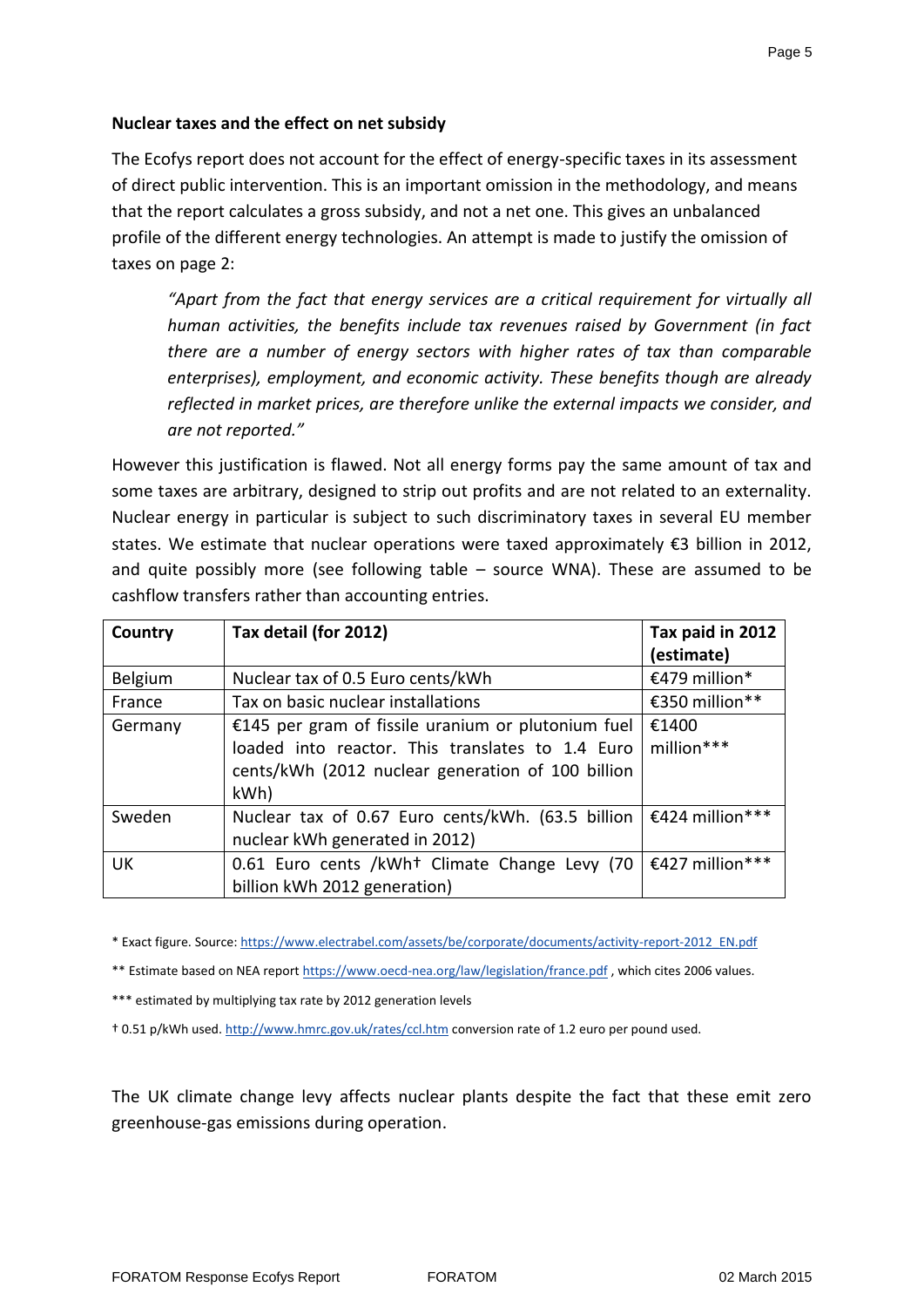Several other countries have enacted similar tax initiatives (e.g. Spain), but were outside the reference time period in question and therefore have not been listed. Legal challenges have been brought against the taxes in Belgium and Germany, with results pending as of writing.

### **Costs of Decommissioning**

In Annex 2.9.2 Ecofys describes the nuclear decommissioning process. However, the outline is too generic. Decommissioning of light water reactors may also start with removal of the reactor and the core components. This is the plan for the decommissioning of the plants in Sweden and it has been the procedure for several plants. The claim that the removal of the reactor should take as long as 200 years might be valid for graphite core reactors but is certainly not valid for light water reactors.

Regarding Annex 2.9.3 we argue that comparing decommissioning costs and installed MWe is not appropriate. Smaller plants have the same kind of materials that need to be removed as larger ones do. The decommissioning cost does not scale at the same rate as installed power.

Also, to include all stages leading to the dismantling of an NPP is misleading since there are only a few countries that actually have concrete plans for how to handle and dispose of the decommissioning waste and the spent nuclear fuel. These costs should be presented separately.

Under Annex 2.9.5 it should be mentioned in the Member State analysis whether or not that country has a plan, or perhaps even facilities in operation, for waste management and storage. Otherwise the comparison is not valid.

Regarding the UK, we question the use of data taken from a 2006 Wuppertal Institute report rather than quoting more up-to-date and reliable figures from the UK Government's Nuclear Decommissioning Authority (NDA).

Finally, in Annex 2.9. the claim that the "real cost" of decommissioning is above 0.8 MEUR/MWe is not valid. Ecofys has not explained how the figure 0.8 MEUR/MWe is calculated. It can also be noted that two of the countries that are reported to have "too low" decommissioning costs, Finland and Sweden, are pioneers when it comes to handling and final storage of spent fuel. These countries have filed applications with the authorities for approval to construct deep geological storage facilities. Compared to other countries they should be able to present more correct cost estimates for handling of the spent nuclear fuel since they have a clear picture of what costs the procedures might imply. To consider "knowing what to do with the waste" as a subsidy is absurd!

To make this section of the study more valid, we would suggest that the costs for decommissioning, the actual dismantling and demolishing of the plants, should be presented separately from the costs for handling the decommissioning waste as well as costs for handling of the spent fuel. Since the level of planning for final storage of waste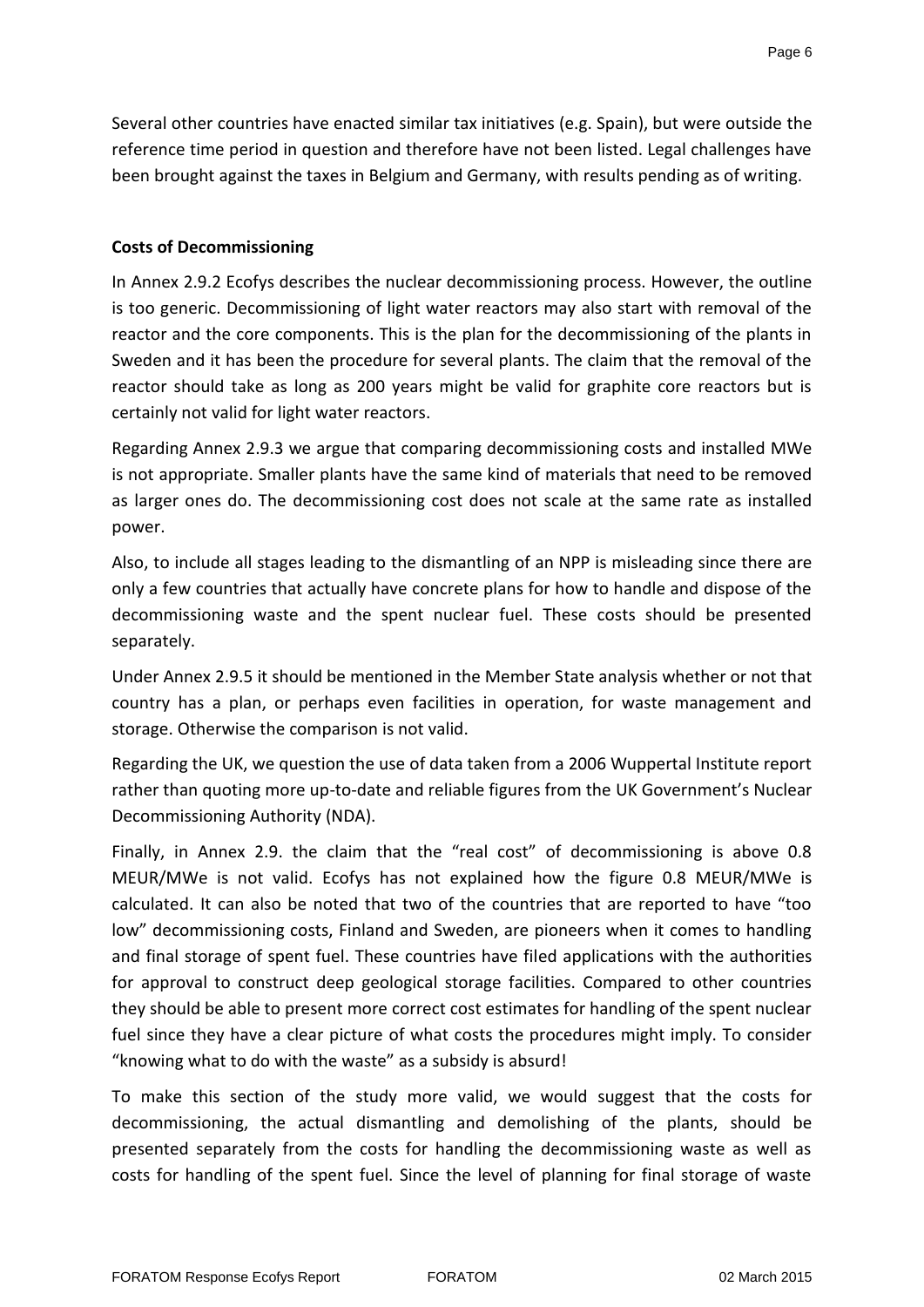differs quite dramatically between the countries, so do the estimated costs and hence the provisions made.

### **Levelised cost (LCOE) comparison**

The methodology used by Ecofys was designed to compare costs for "newly constructed plants in the period 2008 - 2012 in the EU28" (see e.g. Box 3-4 on Page 46: 'How to interpret the levelised cost charts?').

We find comparisons on this level to be quite misleading if Ecofys only takes units constructed in a short and recent period into account, without having consolidated the data for write-down periods and technical lifetimes. Theoretically, CAPEX falls to zero after the write-down period, limiting production costs to OPEX (operating expenditures) which includes fuel costs. The latter cost remains comparatively low for nuclear compared to technologies such as fossil fuels. In light of this it seems that Ecofys is not taking in to consideration the likely 50+ year lifetime of nuclear power plants. It should be recalled that the capital costs for a wind generator, with an expected lifetime of 20 years, has to be paid three times over to reach the same lifetime as for a typical nuclear plant. We would suggest that the methodology should be reviewed with perhaps a "fleet approach" (or "averaged life cycle costs") comparison being used instead.

### **Conclusions**

FORATOM considers that the 'final' version of the Commission's report of November 2014 on EU Energy Costs and Subsidies is still deficient in the nuclear context in a number of respects.

The main comments are as follows:

- The direct nuclear support  $(\epsilon^T$ bn/y) appears to be almost totally comprised of UK and EU-level interventions, neither of which is satisfactorily explained. There is a strong suspicion that a large proportion of the UK intervention relates to military and not civilian facilities.
- The range of uncertainty in the figure for historic nuclear support  $(E2-8bn/y)$  is very large and casts doubt on the methodology emplyed.
- There is evidence that historic nuclear subsidies have already been negated through depreciation, asset sales or price regulation.
- We strongly contest the inclusion of uranium depletion as an external cost for nuclear power.
- FORATOM considers that the external cost per MWh of a theoretical nuclear accident has been exaggerated and that major accidents should also be considered for other energy sources.
- The failure to take into account specific nuclear taxes in a number of Member States leads to a distorted picture of net subsidies.
- The methodology used for scaling up decommissioning costs, apportioning the costs over time and for dealing with waste and spent fuel is flawed.